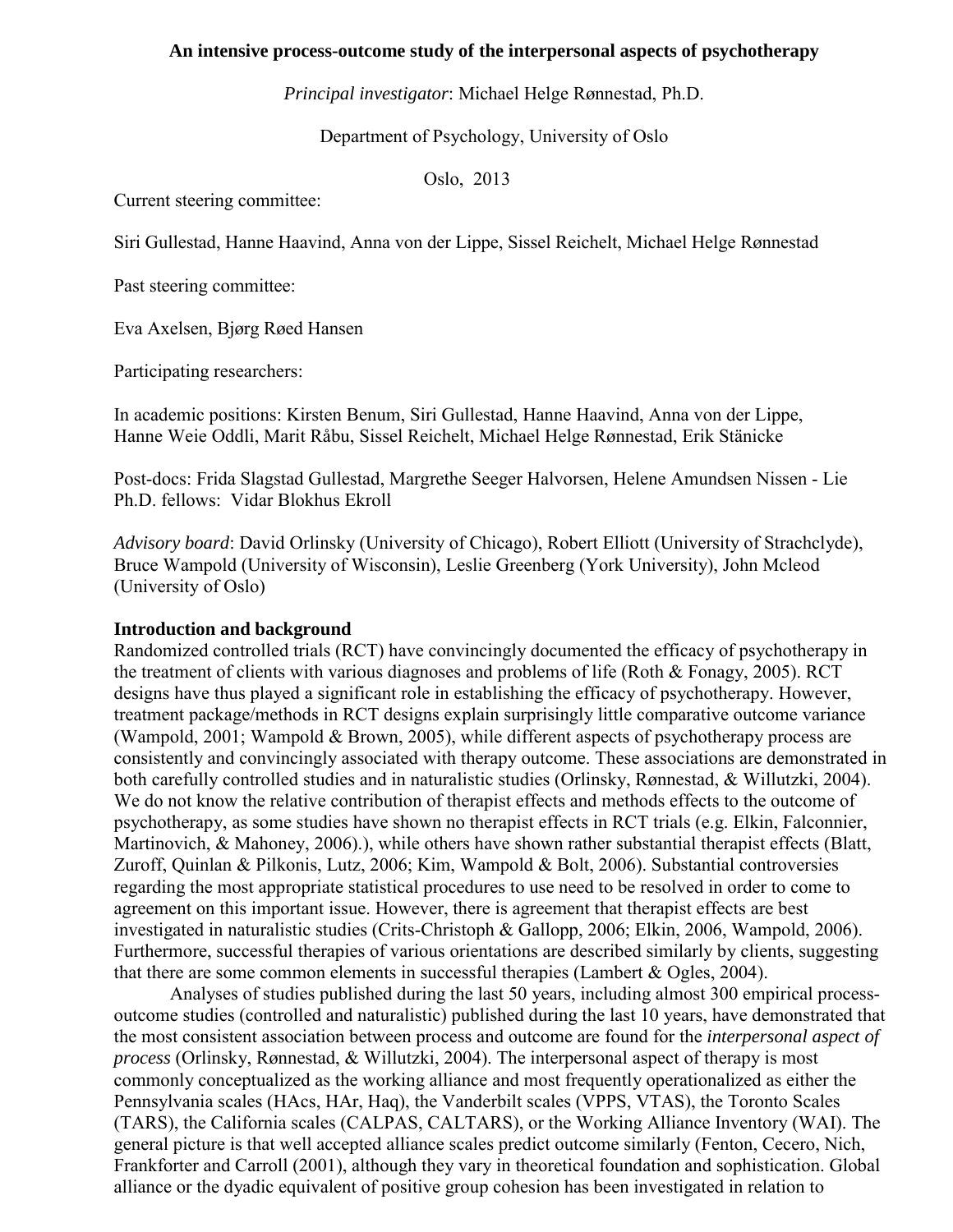outcome in more than 100 studies published in between 1950 and 2002, of which 53 studies since 1992. "Collectively, and from four current meta-analytic reviews, it is clear that global alliance and group cohesion are quite consistently (thought not invariably) associated with positive outcome in psychotherapy. Indeed, few findings in this or related fields seem better or more robustly documented " Orlinsky, Rønnestad, & Willutzki, 2004, p. 345). In the meta-analysis conducted by Martin et al. (2000) data from 79 studies (58 published, 21 unpublished) which "indicated that the overall relation of therapeutic alliance with outcome [in and of itself] is moderate, but consistent ...[and that]... the relation of alliance and outcome does not appear to be influenced by other moderator variables…" (p. 438). In an earlier meta-analysis of Horvath & Symonds (1991) the average effect size (correlations coefficient) between alliance and outcome was .26. In the Martin et al. (2000) study, the average correlation for the 24 studies was .22. Correlations between alliance measures and measures of outcome are generally reported to be in the range of .20 to .30 (Pearson r).

It has been argued that alliance is merely the consequence of effects that have already taken place (Crits-Christoph, Gibbons, Crits-Christoph, Narducci, Schamberger & Gallopp, 2006). It is, however, documented that alliance predicts outcome, controlling for improvement up to the point of alliance measurement (Barber, Connolly, Crits-Christoph, Gladis, & Siqueland, 2000). "These findings suggest that alliance might have a direct effect on outcome as opposed to simply being a consequence of improvements that have already occurred because of a positive attitude toward treatment and the therapist" (Crits-Christoph et al., 2006, p. 269). We may ask what is the pragmatic usefulness of such general findings? Effect sizes on the effectiveness and efficacy of psychotherapy vary some, but are surprisingly often in between .65 and .75 (Cohen), which means that the majority of clients are improving while still substantial proportions of clients are not getting the help they need. (See Wampold, 2001, for tables of transformations of effect sizes in different formats).

Also, except for a limited perspective of client diagnosis (e.g. borderline and obsessive compulsive disorders) we know little about the disturbing fact that 5-10 % of clients in psychotherapy demonstrate deterioration in functioning at the end of therapy (Lambert & Ogles, 2004), and that substantial proportions of clients seeking out-patient treatment drop out of therapy prematurely. In the meta-analysis of 125 studies by Wierzbicki and Pekarik (1993), the average dropout-rate was almost 50 %. RCT-designed research has not proven appropriate to explore these important issues.

A promising line of research to improve the general effectiveness and efficacy of psychotherapy and to reduce dropout is to focus on the investigation of alliance formation and repair of alliance ruptures. Muran et al, (1994) suggested early that detailed analyses of clienttherapist interactions may provide specific and transferable knowledge on the formation and repair of working alliances. This line of research is framed within a modern paradigm which investigates patterns and the temporal sequencing of alliance experiences. Recent examples of within this paradigm is the work by Kivlighan and Shaughnessy (2000) who differentiated between stable alliance, linear alliance growth, quadratic alliance growth (curvilinear U-shaped) and found that the pattern of quadratic growth pattern was associated with most counselling benefit.

The work by Stiles and associates (2004) in a replication and extension of the study by Kivlighan and Shaughnessy (2000), differentiated four distinctive patterns of alliance development across sessions, two of which matched the above study. They did not replicate the U-shaped pattern, and found no main effect differences for patterns. However, they identified a subset of 17 clients (of a total of 79) who experienced rupture-repair sequences as a similar Vshaped deflection, thus documenting partial support for the possible impact of patterning for outcome. The preliminary findings of both studies above are thus moderately, but not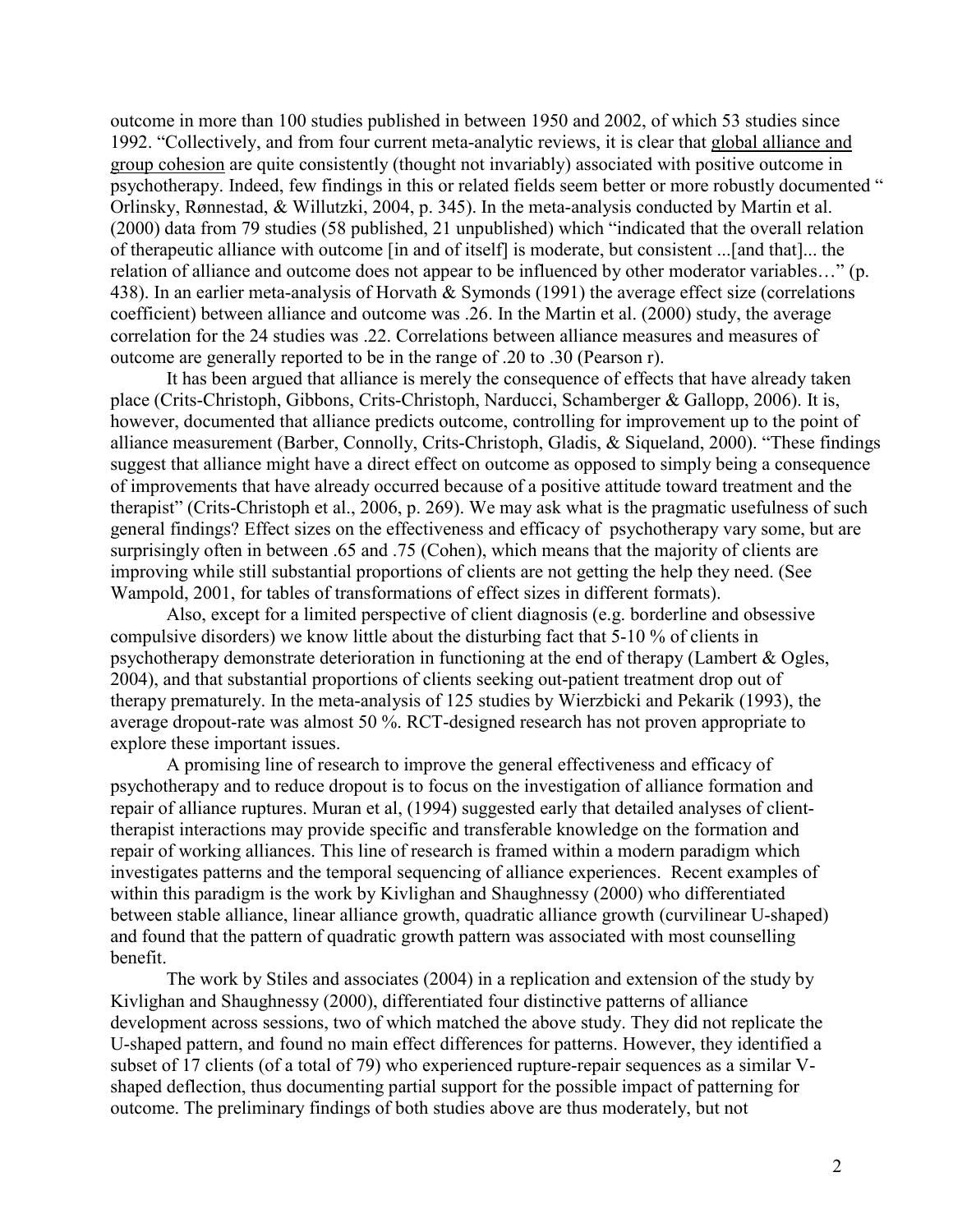convincingly consistent with the hypothesis formulated by Agnew and associates (1994), Safran and associates (1990), Safran & Muran (1996, 2000) and Samtag and associates (2004) that the experience of alliance ruptures followed by alliance repair provide opportunities for clients to learn about problems in how they relate to others (ref. in Stiles et al., 2004).

However, alliance only predicts about 5 % of outcome variance, thus leaving substantial outcome variance unexplained. A temporal/patterning approach as it is carried out until now may increase this some, but likely not much. We are suggesting that we can understand the change process better and explain more outcome variance with data collections which 1) allows for larger differentiations in the temporal organization of analysis, 2) which ensures the measurement of process from different perspectives (patient, therapist., external raters), and 3) which ensures the registration of participants' continual experiences during therapy.

Implications of the first point is to collect data which allows for both micro-analysis of sessions and the more temporally extended perspective of therapy phases. An example of the first point (on micro-process) is the recent work by Lippe, Monsen, Rønnestad & Eilertsen (2006) where Client-therapist interactions were studied in 14 positive change (PC) and 14 negative or non-change (NC) therapies using SASB observer based interpersonal codings and analysing sessions 3, 12 and 20. First-lag sequence analyses of SASB codings showed the following significant differences: Rejection of therapist interventions predicted negative outcome, and this resistance escalated with time in the NC group. Hostile complementarity (regardless of who initiated the interaction) characterized the NC group, peaking in the  $12<sup>th</sup>$  session. The PC group had a more helping and trusting focus, which also increased during the in-sessions, while complementary hostility remained low. Hostile complementarity was relatively rare, however, i.e. therapists more often met client hostility in non-hostile ways, pointing to the detrimental effect of even a few open or subtle critical or ignoring therapist statements when clients invite hostility. This study suggests that client's responsiveness characterized by rejection of therapist effort to help and increase in complementary hostility during the early hours of therapy predict therapeutic failure. Rejection of therapist helpfulness may make therapists especially vulnerable to own hostility. One research implication of this study is to investigate the degree to which expert therapists are able to resist "the pull of hostility", and if so, how they do it.

The second point (observations from different perspectives) is now a general requirement is psychotherapy research. The rationale for the third point (the registration of participants' experiences continually) is the documentation that it is the *patients* assessment of therapy that predicts outcome best, and that patients' experience of the *meaningfulness* of therapy is crucial for constructive processes and favourable therapy outcomes. Lamberts thrust to ensure feedback from client after every therapy session to monitor patient progression/deterioration (e.g. Lambert, & Ogles, 2004) is a valuable contribution to the quality of health care and to research. However, the approach lacks the assessment of the experiential quality of patient experience necessary to understand the change process.

To study the impact of psychotherapy *training* on psychotherapy outcome is challenging (Rønnestad & Ladany, 2006). So is the related study of the impact of psychotherapist *experience* to outcome. From limited and often methodologically flawed research (i.e. problems of internal validity, definition of experience and statistical power; see Nietzel & Fisher, 1981), conclusions on the relationship of therapist experience to outcome are inconclusive (Lambert & Ogles, 2004). Older research showed grossly inconsistent results, while it seems that better controlled research favored therapist experience moderately (e.g. Huppert, Bufka, Barlow, Gorman, Shear, & Woods, 2001). Recent research suggests that experienced therapists are more flexible in how they react to clients (ibid.). Further study of highly reputable and experienced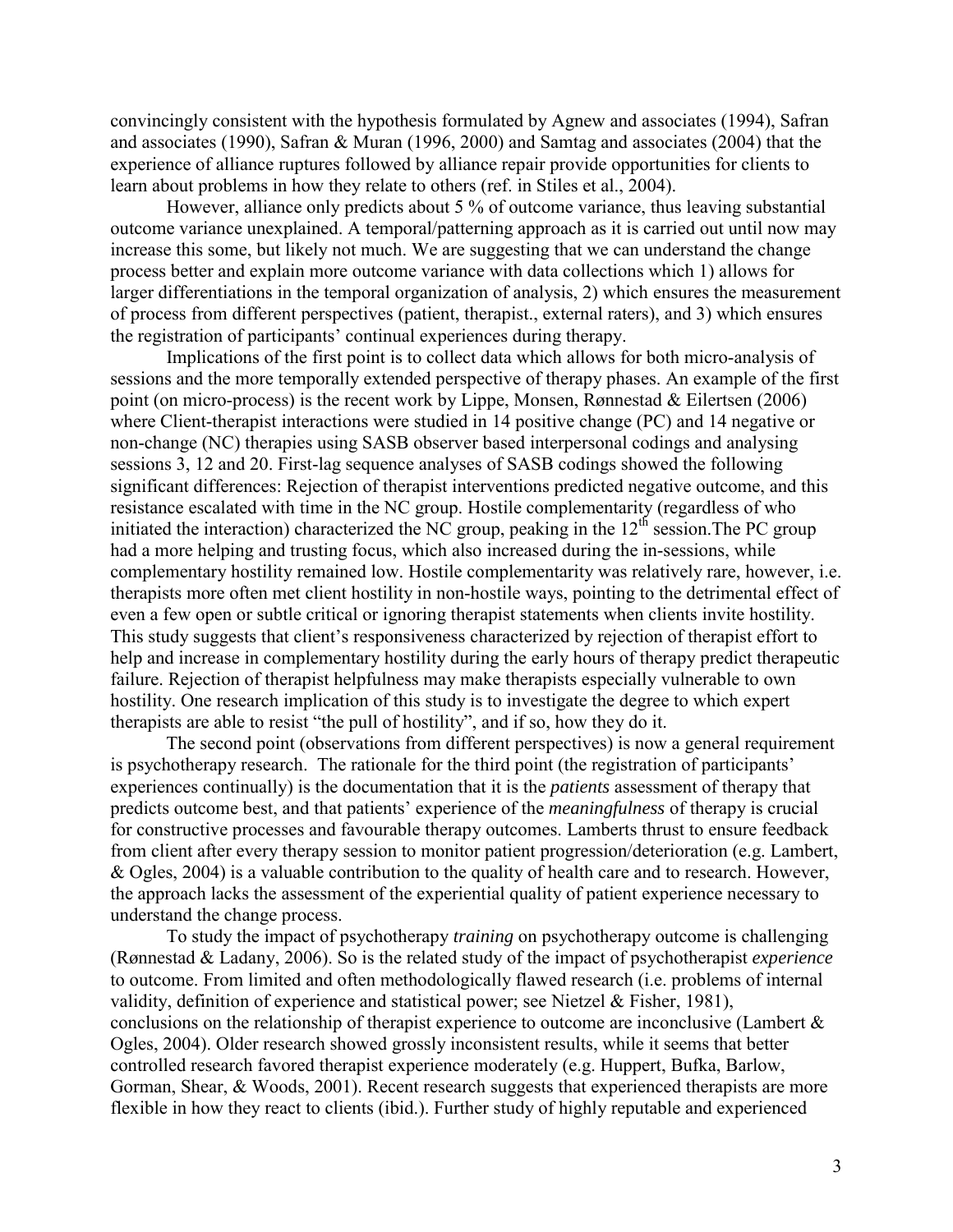therapists may thus provide knowledge of variations in responsiveness to clients in general, and specifically provide knowledge of how to form alliances and resist counter-therapeutic reactions to consistent critical, non-affirming and self-devaluating client expressions. The research suggested in this proposal can do that.

# **The project**

The proposed psychotherapy process-outcome study has two general objectives:

a) to advance the field's understanding of the interpersonal processes of change in the psychotherapy with clients seeking help in an out-patient setting, and specifically contribute to the understanding of alliance formation, alliance maintenance, alliance rupture and alliance repair.

b) to establishing and develop a database for process-outcome research.

There are five essential components in this research:

- 1. focus on *interpersonal process*;
- 2. the collection of *continuous data* (i.e. from each therapy session);
- 3. collection of continuous data from *multiple perspectives*, i.e. *both* from patient and therapist after each session, and digital recordings making external observation possible;
- 4. the combination of *qualitative and quantitative* data;
- 5. the study of *expert therapists*.

These five components in combination will enable the in-depth analyses of the interpersonal processes associated with different therapy outcomes.

Data will be organized and stored to make possible the study of the interior connection between standardized and quantifiable measurements on the one hand and ideographic and qualitative recordings on the other hand.

In addition to focus on alliance formation, maintenance, rupture and repair, there will also be a study of significant (positive and negative) change events and critical incidences.

The methodological focus will seek to supplement and expand on common knowledge of group designs, and develop an expertise in practice based research, expertise transferable to practicing clinicians. The pragmatic/heuristic focus, establishing a data-base for psychotherapy process-outcome research will constitute a foundation for the refinement of expertise in single case design, and will--in an extended time perspective--provide a vehicle for separating methods and therapist effects by including several clients for each therapist. A unique feature of this project is the application of and commitment among researchers to in depth qualitative analyses of psychotherapy process and learning process.

Also, through the contribution of professor and scientific director Robert Elliott (see attachment/statement of contribution), we have the opportunity to collaborate with the International Project on the Effectiveness of Psychotherapy and Psychotherapy Training (IPEPPT), a large scale European project (Steering Committee of the IPEPPT: Robert Elliott U.of Toledo & Leuven U., Alberto Zucconi, U. of Siena; David Orlinsky, U. of Chicago; Franz Caspar, U. of Geneva; Louis Castonguay, Penn State U.; Glenys Parry. U. of Sheffield; and Bernhard Strauss, Friedrich Schiller U. of Jena-Germany).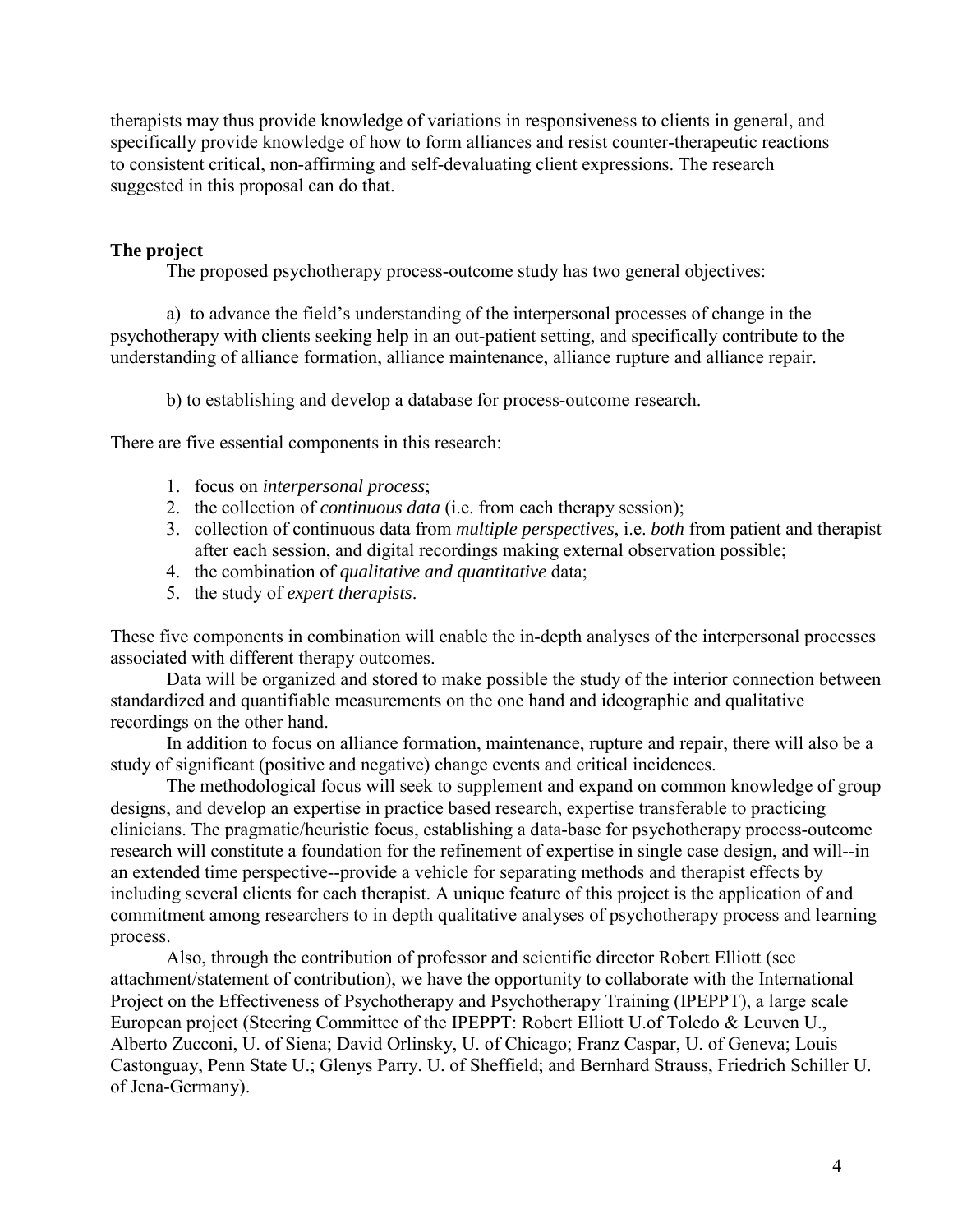### **More specific information and research question:**

As presented in the introductory section of the application, a rationale for the study is the need for empirically based knowledge on the formation and maintenance of therapy alliance, alliance rupture repair, constructive resolution of conflicts in therapy, and constructive interactions in significant events or episodes.

### To main research questions are:

- 1. How do expert psychotherapists establish and maintain working alliances and repair alliance ruptures in the therapeutic work with adult clients seeking psychotherapy in outpatient settings?
- 2. What is the relationship of clients' post-session retrospective assessment of therapy session to other processes (e.g. alliance) and outcome of psychotherapy?

### Method:

*Therapists:* Approximately 15 expert therapists as defined in this project are therapists who are either senior academic staff, and are teaching and publishing on psychotherapy in the Department of Psychology, University of Oslo and who also have an independent practice, or experienced psychotherapists associated with the Psych. Department or other training institutions in the capacity of supervisors and psychotherapy teachers. In other words, expertise is defined as a combination of extensive clinical experience and the theoretical and reflective competence assumed developed through academic activites. Each therapist will have a minimum of three clients.

*Therapy:* Naturalistic therapies of different theoretical orientations, and of various durations... *Clients:* Clients in the experts' practice. One will ensure that sufficient number of clients with personality disorders are included in the client sample to ensure variation in psychopathology and ensure a sufficient number of clients that are typically considered 'difficult to treat'. Exclusion criteria are: psychosis, primary drug diagnosis, known neuropsychological damage and age below 18. A shared system of referrals and allocation of clients will be established.

*Protocol:* The chosen protocol structure reflects measurement domains common in contemporary psychotherapy research (Elliott, 2005a), i.e. *Common therapy outcome* (e.g. quantitative improvement in general distress over problems/symptoms, retrospective qualitative view of change, progress on individualized problems/goals, interpersonal/life functioning improvement, wellbeing/quality of life/life satisfaction improvement), *Therapy process* (e.g. therapeutic alliance, client open-ended perception of helpful aspects or events in therapy, client perception of session value), and *Client/Therapist pre-therapy background (e.g.* basic descriptive characteristics, client clinical problems/diagnosis--e.g., self-report inventory psychopathology measures, SCID, client psychiatric medications (e.g., medications, including dose, condition treated, when last changed), and client social support.

*Intake/pretherapy*: Therapist characteristics: *Psychotherapists' Work Involvement Scales* and *Psychotherapists' Development Scales* (Orlinsky & Rønnestad, 2005). Adult client characteristics assessed by independent researcher/clinician and client: General client background information, SCID Axis I, II and V; IIP-64 (Horowitz et al., 1988), Outcome questionnaire 45 (OQ-45) (Lambert et al., 1996).

*Assessment after every session:* Modified version of Helpful Aspects of Therapy (HAT) (Llewelyn, 1988; R. Elliott, 2001), filled out by client and patient. Three obligatory questions are answered by therapist and client after each session.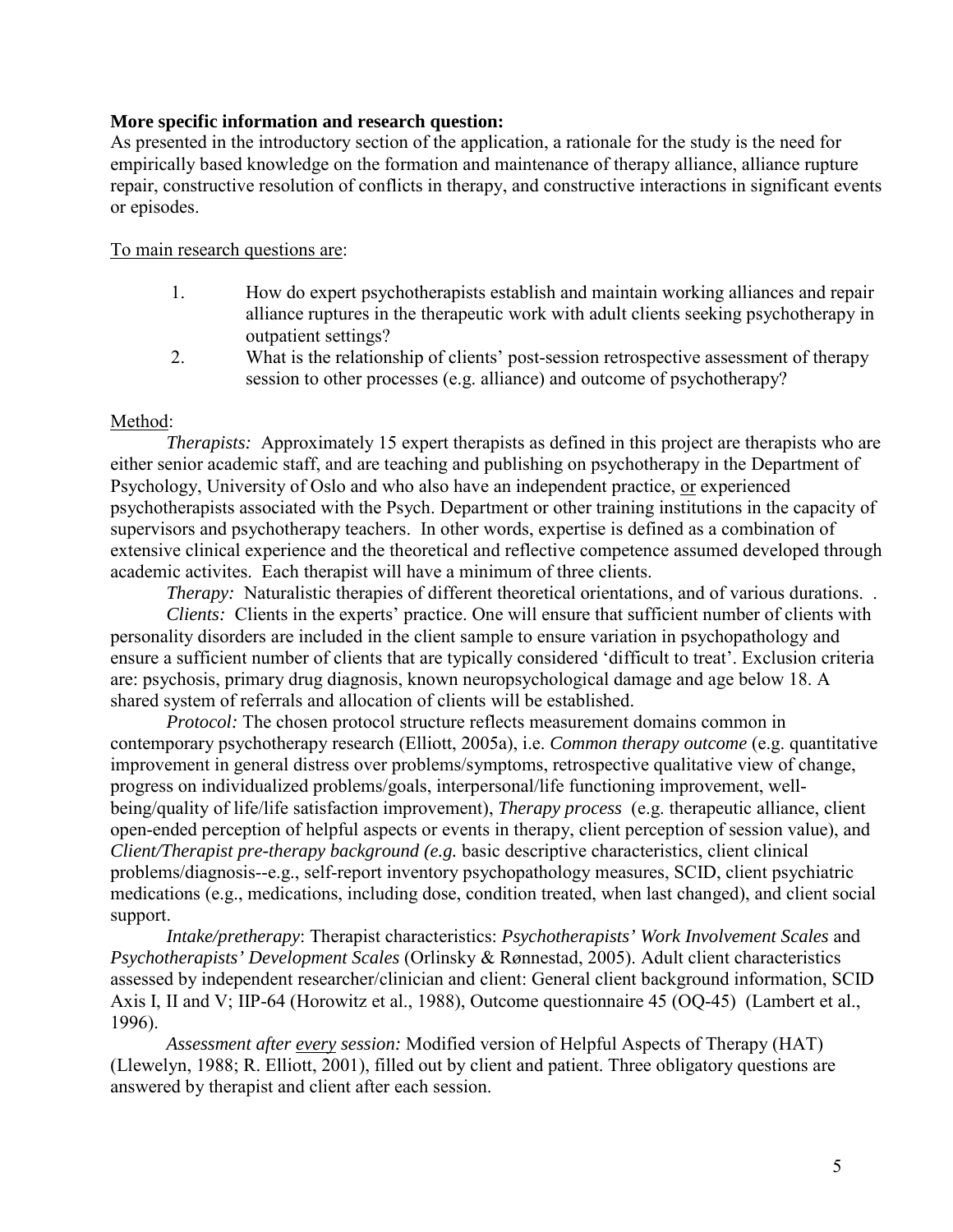*Assessment at 3rd, 6th, 12th , 20th and thereafter every 20 session:* The IIP-64 and OQ-45 filled out by client, and the Working Alliance Inventory-12 (Hatcher & Gillaspy (2006). The Hatcher and Gillaspy factor analysis solution is used to benefit from the improved distinction between the "task" and "bond" aspects of the working alliance that this solution provides.

*Post-therapy and Follow up at 1 and 3 years:* IIP-64 (Horowitz et al., 1988), Outcome questionnaire 45 (OQ-45) (Lambert et al., 1997).

 *Analyses:* The analytical pathways are not all designed in advance. Rather, they will be explored when the researchers in each study will direct themselves from the standardized measurements as indicators to actual selection of cases and sessions. It is the observed variation preferably contrasts - in some measures that will be used strategically as guidance in the inductive phase. Subsequently, these and other measures will be used to direct the researcher to similar and comparable cases and sessions in the confirmative phase of the analyses. The analyses will all be conducted in ways that start out with existing knowledge of relationships, and contribute with answers to the questions about dynamics and mechanisms. The general move is then, from questions about what matters to the questions about how this matters and why that is so.

#### **The Research Group, Principal Researchers and Collaborating Partners**

The participating researchers, all academic staff at the Department of Psychology, U. of Oslo, are experienced clinical researchers and clinical authors (see previously sent curriculum vitas). A special feature of the project is the commitment among the researchers to in depth qualitative analyses of psychotherapy process and learning process. Also, the majority of the participating researchers will contribute to the project as expert psychotherapists. The group has considerable expertise in quantitative and qualitative research and a shared ambition in developing sustainable analytical procedures within a mixed methods design. Together the principal researchers act as thesis supervisors to 18 PhD candidates. Some of these candidates will in their research projects relate to the research questions and analytical procedures that are addressed in this application.

The project director, professor Michael Helge Rønnestad, has published extensively on the professional development of the psychotherapist (see curriculum vita), is European coordinator of CRN (see below), is coauthor (with Orlinsky & Willutzki) on the chapter on process-outcome research in the recent Bergin and Garfield's Handbook of Psychotherapy and Psychotherapy Research (2004) (Editor: Mike Lambert). He has long experience in the teaching of psychotherapy research.

The scientific advisors, David E. Orlinsky (U. Chicago), Robert Elliott (U. Toledo), Mike Lambert (Brigham Young U) (who has served in the capacity of external consultant) and Bruce Wampold (U. Michigan) are all outstanding contributors to psychotherapy research. Orlinsky, Elliott and Lambert are past or present presidents of the Society for Psychotherapy Research.

With professor Bruce Wampold (U.of Wisconsin), professor Robert Elliott (U. of Toledo, and scientific director of The International Study of the International Project on the Effectiveness of Psychotherapy and Psychotherapy Training (IPEPPT), and Mike Lambert (Brigham Young U.) as scientific advisors to the project, the research group can draw on sophisticated expertise in quantitative and qualitative data-analyses. Wampold and Elliott have contributed to the design of this project in visits to the U. of Oslo Fall of 2005. Consultation and collaboration with this expertise have ensured that selection of instruments meets the standard and requirements for publication in the most prestigious journals.

There will also be collaboration with the International Study of the Development of Psychotherapists (ISDP), which is carried out by the Collaborative Research Network, a subgroup within the Society for Psychotherapy Research. Coordinators within the CRN is Rønnestad (European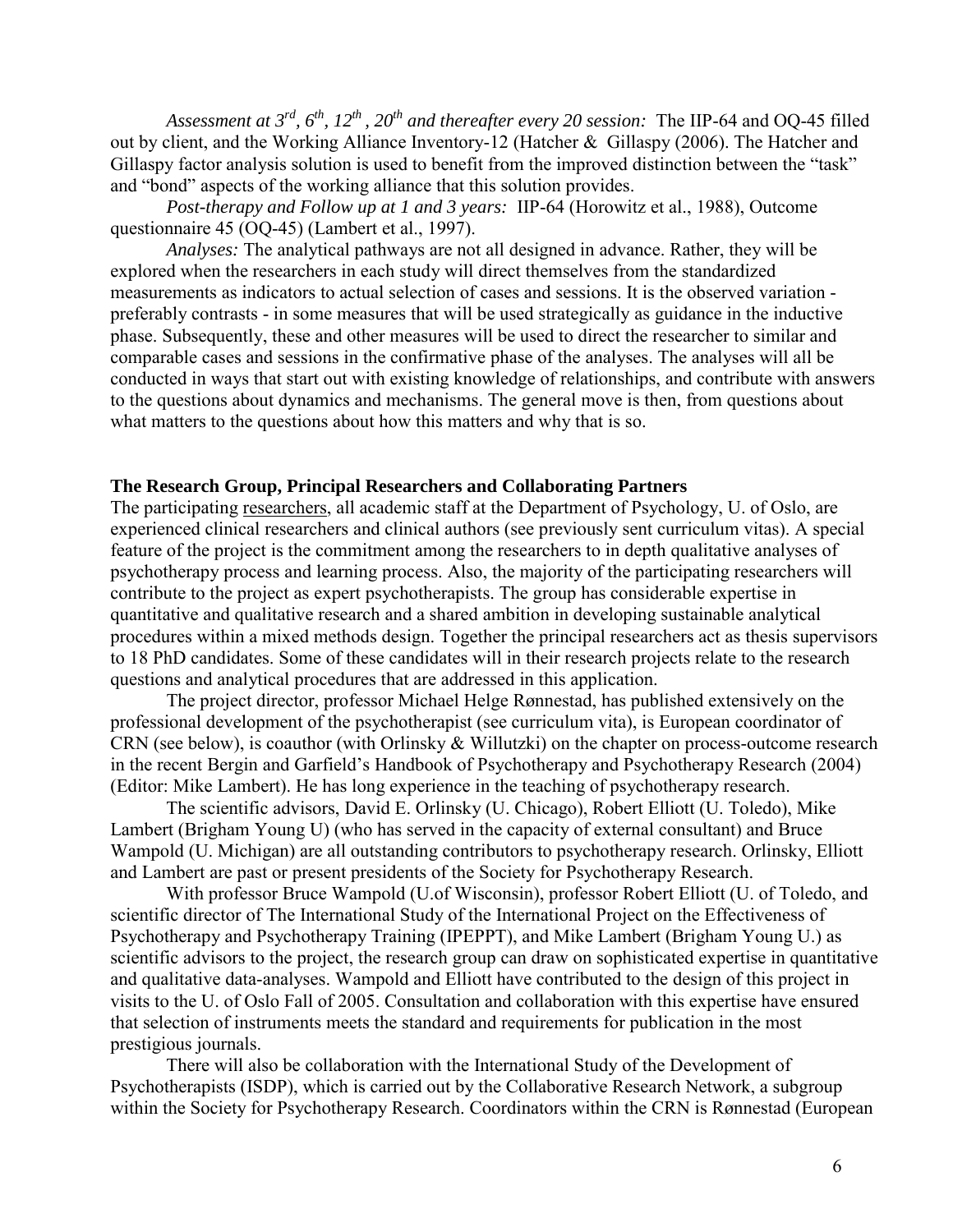coordinator) and professor David Orlinsky, U. of Chicago (coordinator for the USA and elsewhere) (See statement of collaboration in attachment). The CRN is an active research collaboration with survey-data from more than 7000 psychotherapists of various professions and theoretical orientations from more than 30 countries. In Norway, data is already collected from approximately 1500 psychotherapists.

## **Research Staff**

The psychotherapy research program will need technical management and a post-doctoral fellow for its progress. The application asks for NOK 1.000.000 per year for three years covering one full time postdoc position and a part-time project management position in addition to a small additional amount for research services.

## **Research Ethics**

Applications will be sent to two ethical boards for scientific research, The Norwegian Data Service and the Regional Ethics committee for Medicine for approval. In addition, the universities will be consulted on ethical and legal aspects of the project.

# **Feasibility**

The project has strong support from the Department of Psychology. The project is anchored within one of the core research areas (Psychotherapy research and psychotherapist development) within the Department of Psychology, University of Oslo. Meetings with potential therapists have enlisted considerable enthusiasm for the project and guaranteed therapist participation, which also attests the ecological validity of the project.

### **References**

Agnew, R. M., Harper, H., Shapiro, D. A., & Barkham, M. (1994). Resolving a challenge to the therapeutic relationship: A single case study. British Journal of Medical Psychology*,* 67, 155–170

Barber. J. P., Connolly, M. B., Crits-Christoph, P., Gladis, M., Siqueland, L. (2000). Alliance predicts patients' outcome beyond in-treatment change in symptoms. Journal of Consulting and Clinical Psychology, 68, 1027-32.

Blatt, S. J., Zuroff, D. C., Quinlan, D. M., & Pilkonis, P. A. (1996). Interpersonal factors in brief treatment of depression: Further analyses of the National Institute of Mental Health Treatment of Depression Collaborative Research Program. Journal of Consulting and Clinical Psychology, 64, 162- 171.

Crits-Christoph, P., Conolly Gibbons, M.B., Crits-Christoph, K., Narducci, J., Schamberger, M., & Gallop, R. (2006). Can therapists be trained to improve their alliances? A preliminary study of alliance-fostering psychotherapy. Psychotherapy Research, 16, 268-281.

Crits-Christoph, P. & Gallop, R. (2006). [Therapist effects in the National Institute of](http://apps.isiknowledge.com/WoS/CIW.cgi?SID=T1ep@2LH981HCHm3hO8&Func=Abstract&doc=5/4)  [Mental Health Treatment of Depression Collaborative Research Program and other](http://apps.isiknowledge.com/WoS/CIW.cgi?SID=T1ep@2LH981HCHm3hO8&Func=Abstract&doc=5/4)  [psychotherapy studies.](http://apps.isiknowledge.com/WoS/CIW.cgi?SID=T1ep@2LH981HCHm3hO8&Func=Abstract&doc=5/4) Psychotherapy Research, 16, 178-181.

Elkin, I., Falconnier, L., Martinovich, Z, & Mahoney, C. (2006). Therapist effects in the National Institute of Mental Health Treatment of Depression Collaborative Research Program. Psychotherapy Research, 16, 144-160.

Elliott, R. (2005a). The TOP: A core battery for the assessment of psychotherapy outcome. Panel, Society for Psychotherapy Research, Montreal, June 22-25.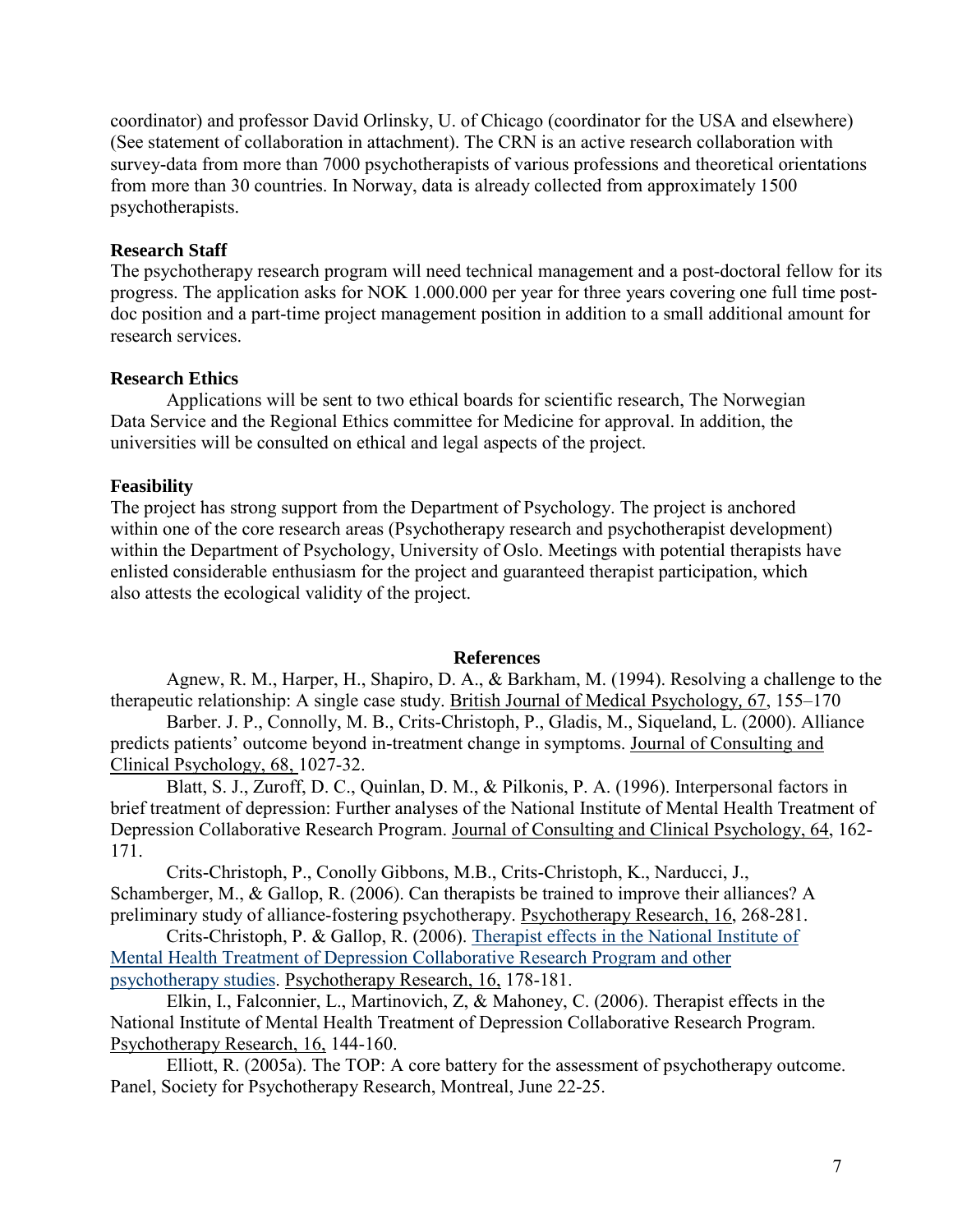Elliott, R. (2005a). The TOP: A core battery for the assessment of psychotherapy outcome. Panel, Society for Psychotherapy Research, Montreal, June 22-25.

Fenton, L. R., Cecero, J. J., Nich, C., Frankforter, T., & Carroll, K. (2001). Perspective is everything. The predictive validity of six working alliance instruments. Journal of Psychotherapy Practice & Research, 10, 262-268.

Horowitz, L. M., Rosenberg, S. E., Baer, B. A., et al. (1988). Inventory of Interpersonal Problems: Psychometric properties and clinical applications. Journal of Consulting and Clinical Psychology, 56, 885-892.

Horwath, A. O. & Greenberg, L. S. (1986). The development of the Working Alliance Inventory. In: L. S. Greenberg & W. E. Pinsof (Eds.), The psychotherapeutic process A research handbook. New York: The Guilford Press.

Hannan, C., Lambert, M. J., Harmon, C., Nielsen, S.L., Smart, D. W., & Shimokawa, K. 2005). Journal of Clinical Psychology, 61,1-9.

Hatcher R. L. & Gillaspy, J. A. (2006).Development and validation of a revised short version [of the Working Alliance Inventory.](http://apps.isiknowledge.com/WoS/CIW.cgi?SID=T1ep@2LH981HCHm3hO8&Func=Abstract&doc=6/4) Psychotherapy Research, 16, 12-25.

Horvath, K. I. & Symonds, B. D. (1991). Relation between working alliance and outcome in psychotherapy: A meta-analysis. Journal of Consulting and Clinical Psychology, 38, 139-149.

 Huppert, J. D. Bufka, L. F., Barlow, D.H., Gorman, J. M., Shear, M. K. & Woods, S. W. (2001). Therapists, therapists variables, and cognitive-behavioral therapy outcome in a mulitcenter trial for panic disorder. Journal of Consulting and Clinical Psychology, 69, 747-755.

Huppert, J. D., Barlow, D. H., Gorman, J. M., Shear, M. K & Woods, S. W. (2004). Expectancy, motivation, therapists adherence and outcome in cognitive behavioral theapy for panic disorder: Results from a mulit-center trial. Submitted for publication. (ref. Barlow, 2004).

Kim, D., Wampold, & Bolt, D. M. (2006). [Therapist effects in psychotherapy: A random](http://apps.isiknowledge.com/WoS/CIW.cgi?SID=T1ep@2LH981HCHm3hO8&Func=Abstract&doc=4/2)[effects modeling of the National Institute of Mental Health Treatment of Depression Collaborative](http://apps.isiknowledge.com/WoS/CIW.cgi?SID=T1ep@2LH981HCHm3hO8&Func=Abstract&doc=4/2)  [Research Program data.](http://apps.isiknowledge.com/WoS/CIW.cgi?SID=T1ep@2LH981HCHm3hO8&Func=Abstract&doc=4/2) Psychotherapy Research, 16, 161-172.

Kivlighan, D. M. Jr. & Shaughnessy, P. (2000). Patterns of working alliance development: A typology of client's working alliance ratings. Journal of Counseling Psychology, 47, 362-371

 Lambert, M. J., Hansen, N. B., Umphress, V., Lunnen, K., Okiishi, J., Burlingame, G. M., & Reisinger, C. W. (1996). Administration and scoring manual for the OQ-45.2. East Setauket, NY: American Professional Credentialing Services.

Lambert, M. J., Finch, A. A., Okishi, J., Burlingame, G. M., KcKelvey, C., Reisinger, C. W. (1997). Administration and scoring manual for the Outcome Questionnaire Short Form. Stevenson, Md: American Professional Credentialing Service,1997.

Lambert, M. J. & Ogles, B. M. (2004). The efficacy and effectiveness of psychotherapy. In: M. Lambert (Ed.). Bergin and Garfield'Handbook of psychotherapy and behavior change (pp. 139-193). New York: Wiley.

Lippe, A.v.d., Monsen, J., Rønnestad, M. H. & Eilertsen, D. E. (2006). Treatment failure in psychotherapy: the pull of hostility. Resubmitted (and revised), Psychotherapy Research.

Martin, D. J., Garske, J. P., & Davis, K. M. (2000). Relation of the therapeutic alliance with outcome and other variables: A meta-analytic review. Journal of Consulting and Clinical Psychology, 68, 438- 450.

Muran, J. C., Segal, Z. V., Samstag, L. W., & Crawford, C. E. ( 1994). Patient pretreatment interpersonal problems and therapeutic alliance in short-term cognitive therapy. Journal of Consulting and Clinical Psychology, 62, 185-190.

 Nietzel, M. T. & Fisher, S. G. (1981). Effectiveness of professional and paraprofessional helpers: A comment on Durlak. Psychological Bulletin, 89, 555-565.